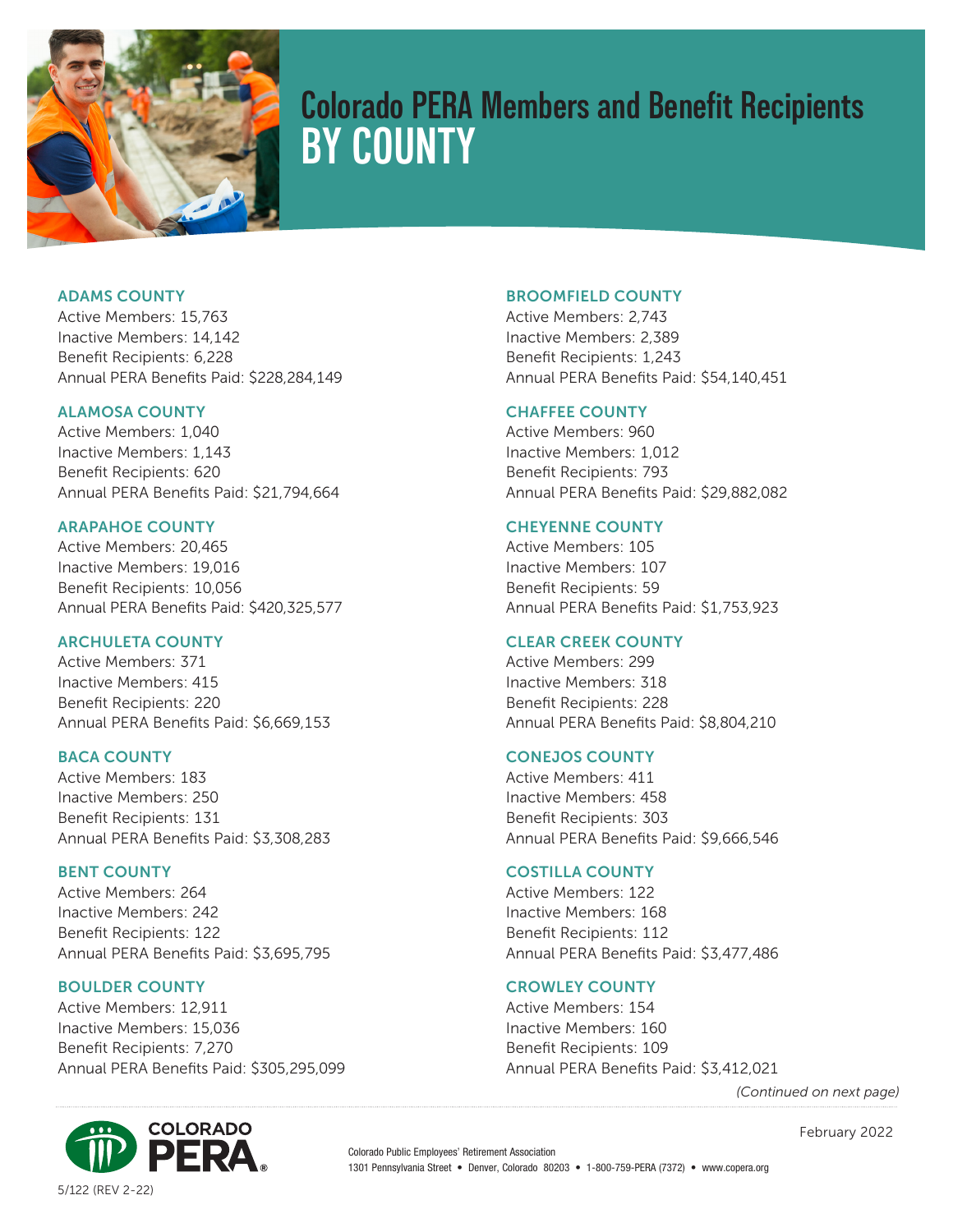# **BY COUNTY Colorado PERA Members and Benefit Recipients**

# CUSTER COUNTY

Active Members: 107 Inactive Members: 187 Benefit Recipients: 191 Annual PERA Benefits Paid: \$7,169,353

#### DELTA COUNTY

Active Members: 1,225 Inactive Members: 1,202 Benefit Recipients: 944 Annual PERA Benefits Paid: \$29,978,187

# DENVER COUNTY

Active Members: 21,739 Inactive Members: 20,139 Benefit Recipients: 8,782 Annual PERA Benefits Paid: \$382,880,809

#### DOLORES COUNTY

Active Members: 112 Inactive Members: 123 Benefit Recipients: 55 Annual PERA Benefits Paid: \$1,580,223

# DOUGLAS COUNTY

Active Members: 12,579 Inactive Members: 11,034 Benefit Recipients: 5,128 Annual PERA Benefits Paid: \$217,500,079

# EAGLE COUNTY

Active Members: 1,749 Inactive Members: 1,657 Benefit Recipients: 408 Annual PERA Benefits Paid: \$15,822,685

# EL PASO COUNTY

Active Members: 27,940 Inactive Members: 24,664 Benefit Recipients: 13,494 Annual PERA Benefits Paid: \$515,839,253

# ELBERT COUNTY

Active Members: 1,039 Inactive Members: 1,158 Benefit Recipients: 584 Annual PERA Benefits Paid: \$20,897,392

#### FREMONT COUNTY

Active Members: 2,296 Inactive Members: 1,378 Benefit Recipients: 2,153 Annual PERA Benefits Paid: \$77,256,995

# GARFIELD COUNTY

Active Members: 2,406 Inactive Members: 2,954 Benefit Recipients: 933 Annual PERA Benefits Paid: \$34,127,635

# GILPIN COUNTY

Active Members: 202 Inactive Members: 282 Benefit Recipients: 118 Annual PERA Benefits Paid: \$4,154,136

#### GRAND COUNTY

Active Members: 437 Inactive Members: 472 Benefit Recipients: 295 Annual PERA Benefits Paid: \$11,290,875

# GUNNISON COUNTY

Active Members: 655 Inactive Members: 856 Benefit Recipients: 327 Annual PERA Benefits Paid: \$13,225,649

# HINSDALE COUNTY

Active Members: 30 Inactive Members: 64 Benefit Recipients: 16 Annual PERA Benefits Paid: \$684,707

# HUERFANO COUNTY

Active Members: 238 Inactive Members: 357 Benefit Recipients: 230 Annual PERA Benefits Paid: \$7,528,971

#### JACKSON COUNTY

Active Members: 80 Inactive Members: 83 Benefit Recipients: 43 Annual PERA Benefits Paid: \$1,222,590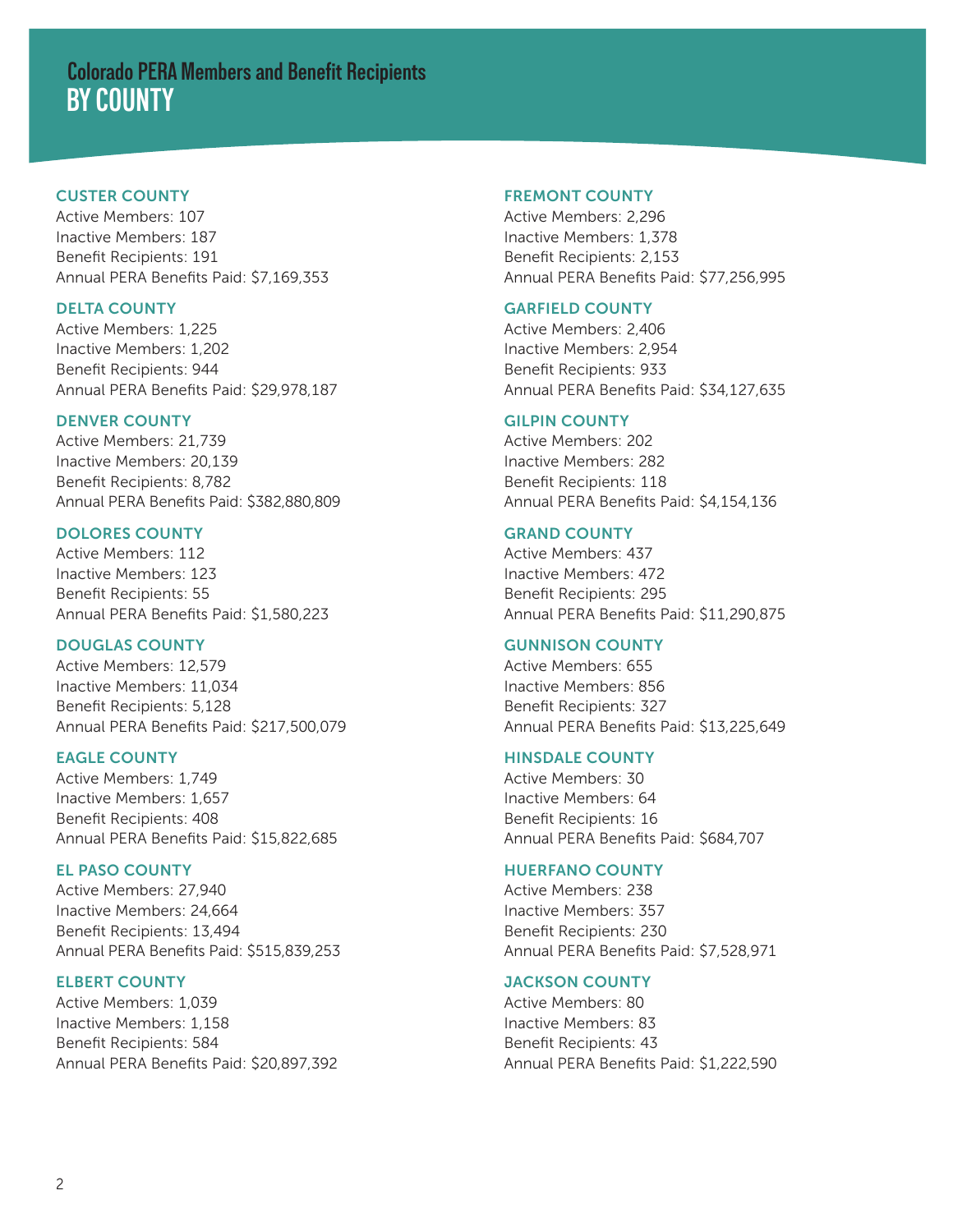## JEFFERSON COUNTY

Active Members: 21,107 Inactive Members: 20,337 Benefit Recipients: 13,607 Annual PERA Benefits Paid: \$596,181,733

#### KIOWA COUNTY

Active Members: 101 Inactive Members: 109 Benefit Recipients: 49 Annual PERA Benefits Paid: \$1,526,383

# KIT CARSON COUNTY

Active Members: 354 Inactive Members: 459 Benefit Recipients: 208 Annual PERA Benefits Paid: \$6,030,074

#### LA PLATA COUNTY

Active Members: 1,858 Inactive Members: 2,471 Benefit Recipients: 1,253 Annual PERA Benefits Paid: \$46,272,905

# LAKE COUNTY

Active Members: 354 Inactive Members: 435 Benefit Recipients: 159 Annual PERA Benefits Paid: \$4,917,322

#### LARIMER COUNTY

Active Members: 14,422 Inactive Members: 15,954 Benefit Recipients: 8,192 Annual PERA Benefits Paid: \$327,344,416

#### LAS ANIMAS COUNTY

Active Members: 629 Inactive Members: 665 Benefit Recipients: 521 Annual PERA Benefits Paid: \$16,516,102

#### LINCOLN COUNTY

Active Members: 344 Inactive Members: 255 Benefit Recipients: 190 Annual PERA Benefits Paid: \$6,763,972

# LOGAN COUNTY

Active Members: 1,438 Inactive Members: 1,148 Benefit Recipients: 772 Annual PERA Benefits Paid: \$25,150,414

# MESA COUNTY

Active Members: 5,238 Inactive Members: 5,007 Benefit Recipients: 3,993 Annual PERA Benefits Paid: \$144,660,525

#### MINERAL COUNTY

Active Members: 39 Inactive Members: 55 Benefit Recipients: 27 Annual PERA Benefits Paid: \$839,468

#### MOFFAT COUNTY

Active Members: 568 Inactive Members: 701 Benefit Recipients: 266 Annual PERA Benefits Paid: \$8,535,376

# MONTEZUMA COUNTY

Active Members: 994 Inactive Members: 1,180 Benefit Recipients: 685 Annual PERA Benefits Paid: \$19,548,172

#### MONTROSE COUNTY

Active Members: 1,547 Inactive Members: 2,040 Benefit Recipients: 1,192 Annual PERA Benefits Paid: \$39,908,648

#### MORGAN COUNTY

Active Members: 1,546 Inactive Members: 1,546 Benefit Recipients: 756 Annual PERA Benefits Paid: \$22,844,590

#### OTERO COUNTY

Active Members: 1,204 Inactive Members: 938 Benefit Recipients: 676 Annual PERA Benefits Paid: \$22,473,773

*(Continued on next page)*